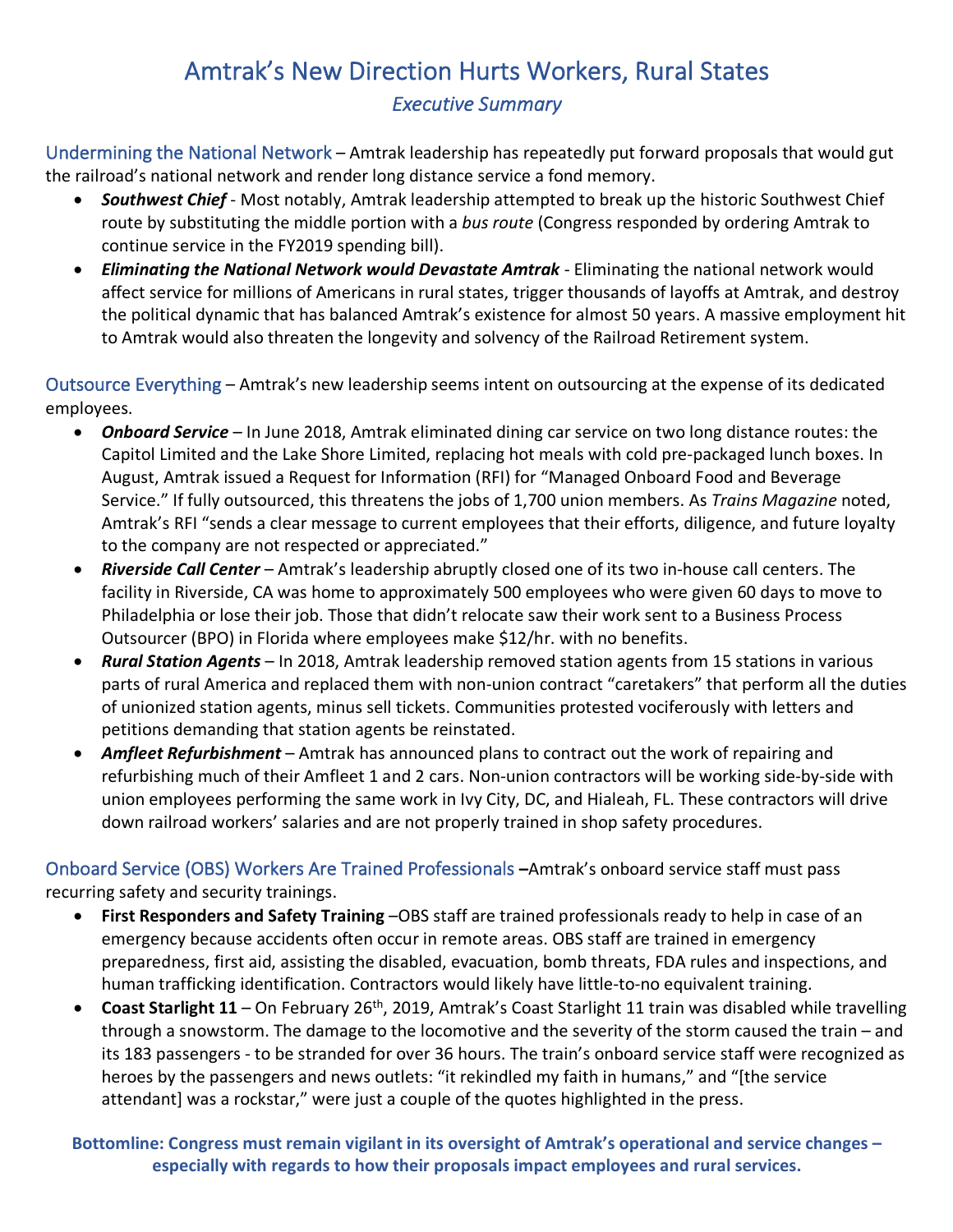# Amtrak's New Direction Hurts Workers, Rural States

**Who We Are:** Most Amtrak employees are represented by a labor union, whose jurisdiction is divided by "craft," or job function. Three unions -- representing service, clerical, and maintenance craft employees -- have been under attack recently: the Transportation Communications Union (TCU/IAM), the Transport Workers Union (TWU), and Unite-HERE.

**Why We're Here:** The three unions participating in today's advocacy seek to educate Members of Congress about the direction Amtrak is taking. Under the leadership of President and CEO Richard Anderson, Amtrak's labor relations have taken a hostile turn, and proposed service route changes threaten transportation access for millions. This change is detrimental not only to the employees, but to Amtrak's service to the traveling public.

### Recent Attacks on the National Network

In 1970, Congress created Amtrak by chartering a *national* passenger railroad consisting of service lines that freight carriers no longer wanted to operate, but that Congress believed were important to maintain proper transportation access and diversity among modes. This system has operated for the most part successfully for nearly 50 years.

Under current leadership, Amtrak is seeking to *unilaterally* alter its service routes in a misguided attempt to drastically cut onboard services and discontinue lines perceived as unprofitable. This includes a recent attempt to split up the Southwest Chief route and substitute part of it with bus service – passengers would get off the train, board a bus, and then re-board a train hundreds of miles later. House and Senate members [firmly pushed back](https://coloradosun.com/2018/10/08/amtrak-southwest-chief-changes-congress/) against this proposal, and in the FY19 spending bill Amtrak was required to continue the Southwest Chief's existing route.

Nonetheless, a recent [Wall Street](https://www.msn.com/en-us/money/companies/amtrak-plan-to-expand-ridership-could-sidetrack-storied-trains/ar-BBTQFFM)  [Journal article](https://www.msn.com/en-us/money/companies/amtrak-plan-to-expand-ridership-could-sidetrack-storied-trains/ar-BBTQFFM) exposed Amtrak management's long-rumored goal of replacing the national network with a regional "city pairs" model. This new model would gut service for millions of Americans in rural states, throw funding and service structures into chaos, and significantly undermine the political dynamic that has sustained Amtrak for almost 50 years. [See Amtrak's leaked map, Figure 1]



*Hundreds of TCU members rally at Riverside City Hall to save their jobs. 500 jobs were later eliminated in January, 2019.*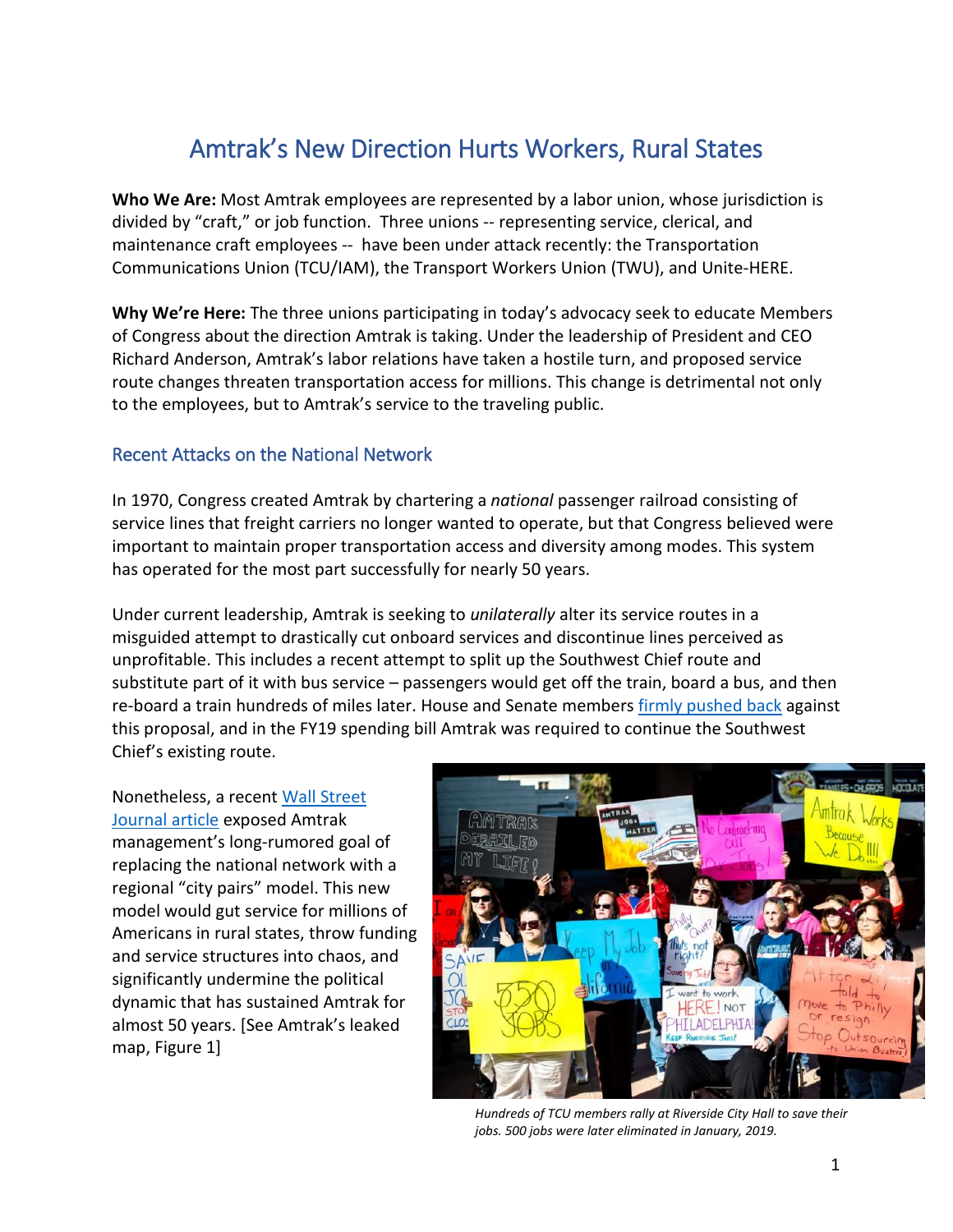# Amtrak's New Motto: Outsource Everything

Amtrak's new leadership is seeking any-and-all ways to outsource work away from its own skilled, unionized workforce.

# Onboard Service Workers

One of the pleasures of long distance train travel is the opportunity to dine with fellow travelers in a decent dining car with the scenic vistas of America passing by. But on June 1, 2018, Amtrak President Richard Anderson cut dining car service on two long-distance lines: the Capitol Limited and the Lake Shore Limited. Passengers on these lines - paying upwards of \$1000 a ticket - had their freshly-prepared hot meals replaced with cold pre-packaged food.

#### [\[Must Read: "Want Airline food? Take Amtrak"](https://www.railwayage.com/passenger/intercity/want-airline-food-take-amtrak/) *Railway Age,* 4/19/18]

These meals are prepared by outside contracted food services: Fresh Creative Cuisine and Direct Food Supplies. As a result, TWU-represented chefs were furloughed. Amtrak CEO Richard Anderson claimed that no jobs were lost, but these workers with decades of rail service were forced to either uproot their lives and relocate thousands of miles away, start new careers over again in another position, or stop working for Amtrak altogether. In addition, workers with little seniority were furloughed as a result.

Amtrak has recently touted a hot meal choice being reintroduced to these trains. The meals are prepared *off-site* by Fresh Creative Cuisine and then *reheated* by service attendants on the train before being served to the passengers.



*TWU and Unite-HERE chefs and service staff lost their jobs as a result of drastic service cutbacks*

On August 31,2018, Amtrak issued a 28 page Request for Information (RFI) for Managed Onboard Food and Beverage Service. Amtrak asked prospective contractors to include their ideas on staffing requirements for both Amtrak employees and contractor-provided staff (pg. 18, item 4.7). For an outsider's perspective, read this excerpt of an analysis of Amtrak's RFI announcement by Trains Magazine:

*The intent "to transform and reshape all services on Amtrak trains," and include proposals for "staffing café/lounge cars, dining cars, and Acela First Class for all departures (with and without Amtrak employees performing the work)" also sends a clear message to current employees that their efforts, diligence, and future loyalty to the company are not respected or appreciated. Judging from passengers Trains interviewed on a Lake Shore Limited trip this week and two previous samplings of cold*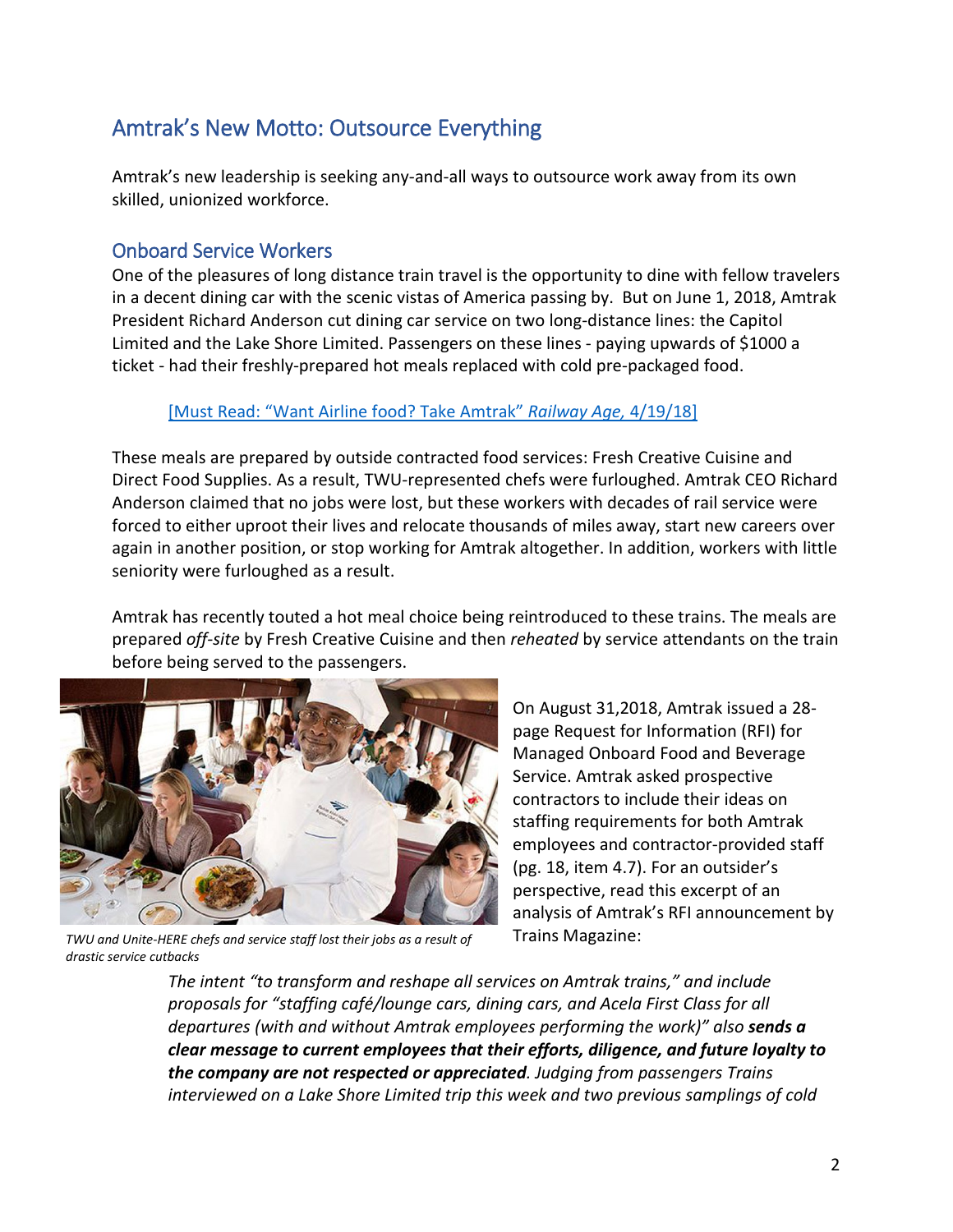*meal service this summer, customers connecting from trains with traditional dining car service have generally not embraced Amtrak management's decision to introduce "contemporary and fresh dining choices.* [\["Analysis: Amtrak trends continue in](http://trn.trains.com/news/news-wire/2018/09/13-analysis-amtrak-trends-continue-in-exploration-of-outside-food-service-providers)  [exploration of outside food service providers"](http://trn.trains.com/news/news-wire/2018/09/13-analysis-amtrak-trends-continue-in-exploration-of-outside-food-service-providers) *Trains Magazine,* 9/13/18]

If this work is contracted out, Amtrak's service workers face the *potential loss of up to 1,700 onboard service jobs***.** The loss of these good, union jobs would have a major impact on the lives of our members and would impose a tremendous burden on the Railroad Retirement system.

The original deadline to submit RFI responses was October 16, 2018, but it was subsequently extended to January 25, 2019. TWU has submitted a FOIA request to Amtrak to provide the names of the contractors that responded to the RFI. Amtrak has yet to reply.

#### **Amtrak onboard service staff ("OBS") were the heroes of Coast Starlight 11**

On Feb. 26th, 2019, Amtrak's Coast Starlight made national headlines when the train was disabled for over 36 hours outside Oakridge, OR, in the middle of a snowstorm. Amtrak's OBS crew emerged as heroes during this ordeal, working tirelessly to keep 183 passengers comfortable and well-attended to:

- [CNN:](https://www.cnn.com/us/live-news/amtrak-stranded-oregon/index.html?fbclid=IwAR1kHkttQT1SCeUMOZXGmA4XsDTzzRHtxdIvkmWFlrPJbaWU2h6WK-BtHjc) ""Staff has been wonderful, accommodating. (They) gave families sleeper cars for free for small children. The staff has been great."
- [The Oregonian:](https://www.oregonlive.com/news/2019/03/when-amtrak-train-stalled-in-oregon-snow-crewman-emerged-as-source-of-comfort.html?fbclid=IwAR2MQ0Ap0p9-uZqXUFwyVTpzFECXcqAeUdaQwM7c9SWnB432ef7xMrlzJ00) "...The crew onboard helped passengers weather their ordeal, handing out supplies, food and water. But after their ordeal ultimately ended, passengers one after another mentioned one person as a source of kindness who helped them manage the ordeal and, maybe more importantly, brought them comfort: James Lake…'He kept the whole train connected in a family kind of way...It rekindled my faith in humans,' said passenger Barbara May, a 64-year-old retiree traveling from Eugene to Klamath Falls with her dog Scruffy."
- $\omega$ Tracy27 on Twitter: "James the Cafe dude is a rockstar. Last we heard he was fashioning diapers out of napkins and safety pins"

#### Onboard Service Workers Are Highly Trained Professionals

The first job of every Amtrak worker is safety. Unfortunately, current Amtrak management appears to lack understanding of what onboard service (OBS) staff actually do on the job. Of course OBS staff serve food and beverages to passengers, and this is an important part of the service Amtrak provides. Passengers expect and need this amenity, and it results in increased ridership. But protecting passengers, not food service, is their first priority. Given the environment in which OBS staff work, emergencies can occur in remote locations that are difficult to access. Emergency responders, such as fire and rescue personnel, cannot always arrive on the scene immediately.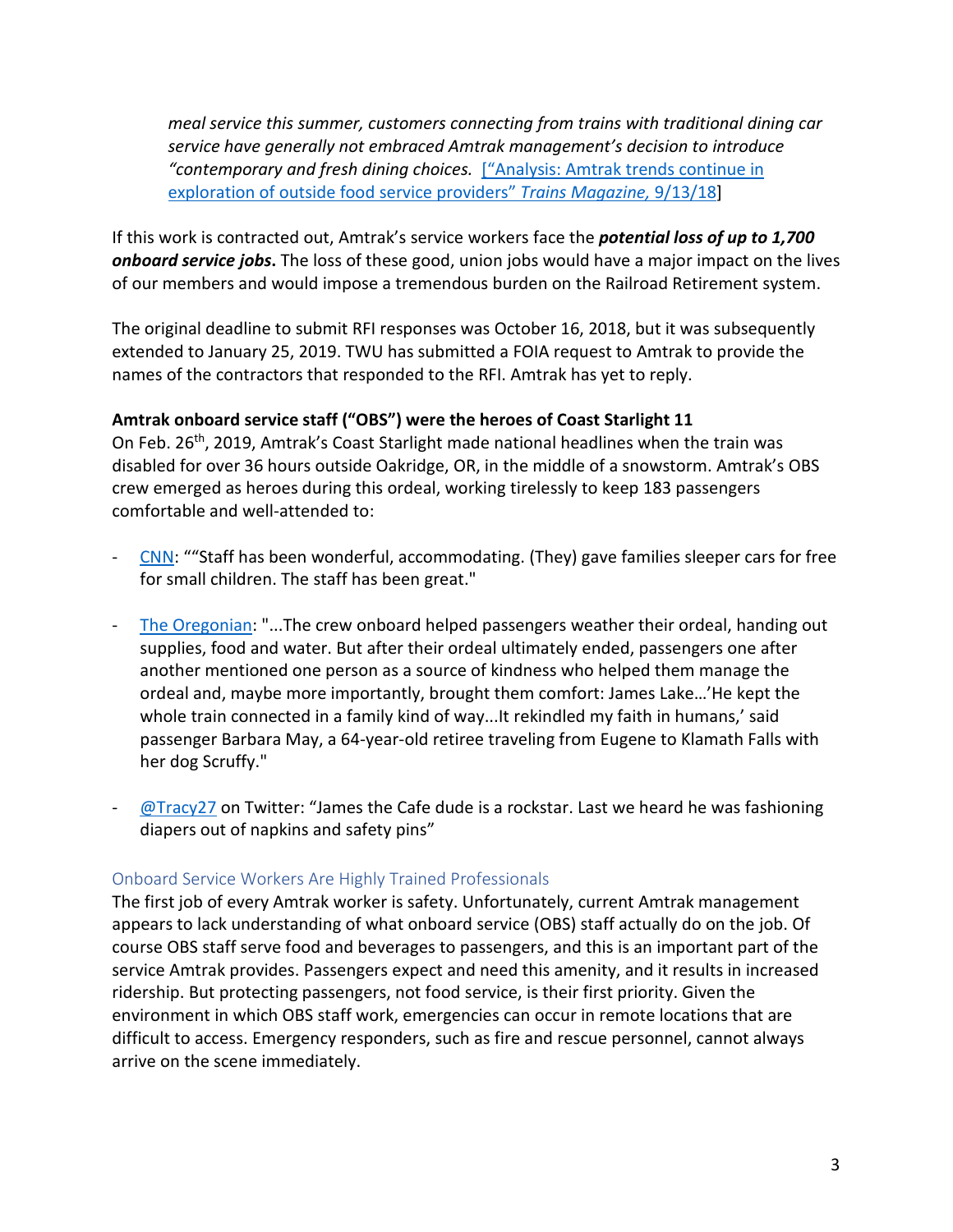**This means on-board workers are the first responders in the event of an emergency.** Unlike restaurant workers, Amtrak's OBS workers are required to take several training modules that prepare them to respond to anything, from a derailment, to a medical emergency, to a security breach. The following examples outline only some of our training requirements:

- **Emergency Preparedness Training:** OBS staff receive training to be prepared to respond to any emergency situation, such as a derailment, service interruption or fire. OBS staff are also required to have emergency preparedness training to respond to injuries and illnesses, which includes emergency care that covers CPR and the use of automatic defibrillators. This training is required every two years and staff are not permitted to work if training is not current.
- **First Aid Training:** OBS staff receive training to be prepared to respond to an on-board injury or illness of a passenger or co-worker and are governed by first aid protocols.
- **On-Board Passenger Safety Training:** OBS staff receive training to he prepared to assist passengers with on-board safety *while* on the train. OBS staff assist passengers with basic but important requirements while on board, such as safe boarding and exit, proper footwear, protection from loitering in vestibules, running, and using seatbacks and luggage racks for stability.
- **Training to Assist Passengers with Disabilities**: OBS staff receive training to assist passengers with disabilities -- both non-wheelchair and wheel-chair assistance -- and service animals.
- **Emergency Evacuation Training:** OBS staff receive training to evacuate passengers from trains in the event of an emergency, to use emergency on-board equipment and to respond to particular types of accidents, such as train emergencies in tunnels.
- **Training on Responding Bomb Threats/Unattended Items:** OBS staff receive training to be prepared to respond in the event of a bomb threat or other terrorist activity, and training to be vigilant for unattended items and how to respond.
- **Training on FDA Rules and Inspections:** OBS staff receive training on FDA rules and inspections. These are governed by policies and procedures for the safe handling of food, the inspection and monitoring of food service equipment, including refrigerators and freezers, and safe procedures for supplying coaches with water and refilling storage tanks.
- **Human Trafficking Identification:** OBS staff and other Amtrak personnel are trained annually on how to identify and address possible victims of human trafficking.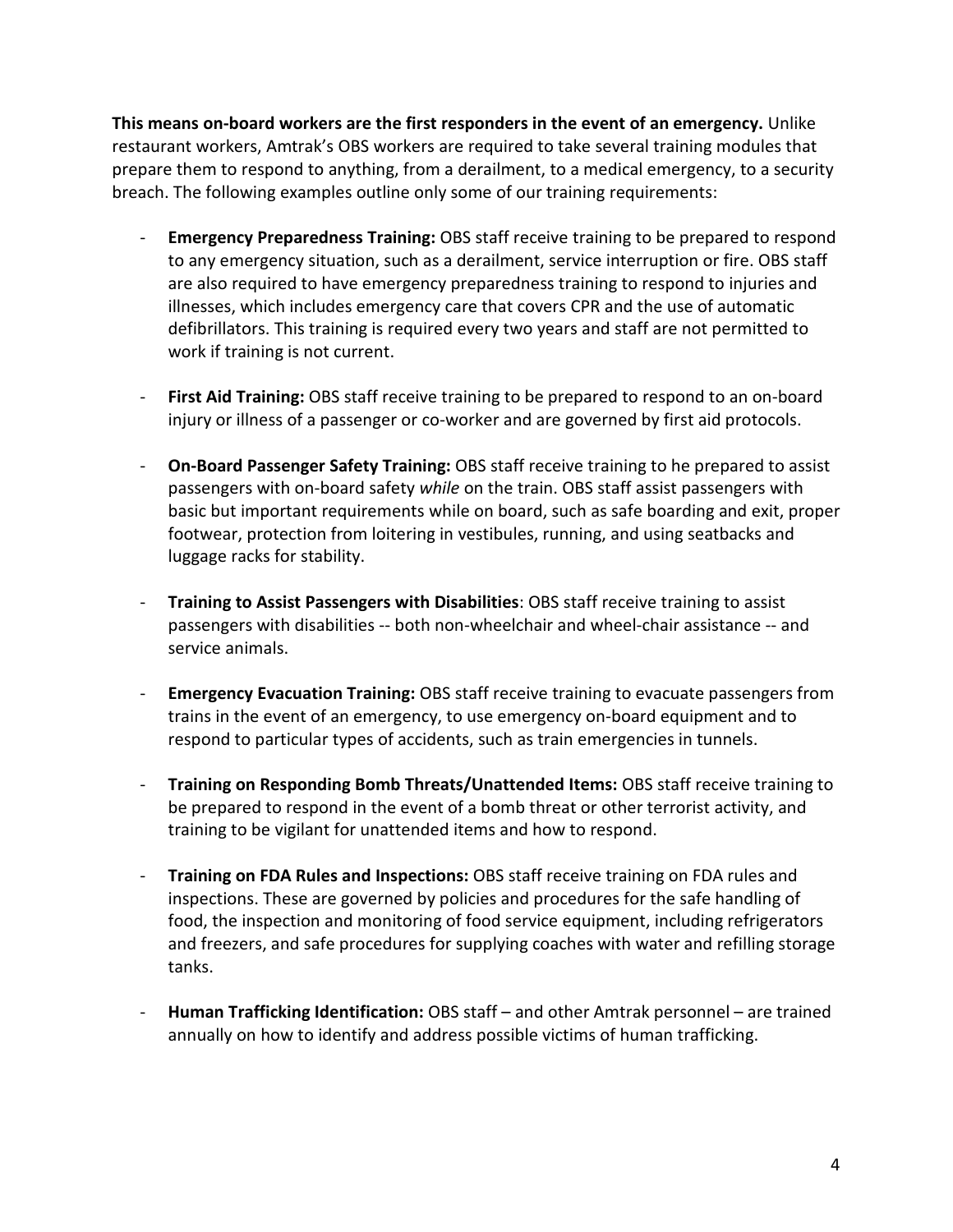#### Riverside Call Center (~500 jobs lost)

On November 14<sup>th</sup>, 2018, [Amtrak announced](https://www.goiam.org/news/territories/tcu-union/local-news-tcu/tcu-members-working-at-the-amtrak-call-center-in-riverside-ca-are-worried-and-angry-over-shutdown/) to its employees that it would close its Riverside, CA call center in 60 days and consolidate operations at its last remaining inhouse call center in Philadelphia, resulting in [the elimination](https://abc7.com/business/amtrak-workers-protest-scheduled-closure-of-riverside-call-center/4887020/)  [of at least 500 jobs.](https://abc7.com/business/amtrak-workers-protest-scheduled-closure-of-riverside-call-center/4887020/) Amtrak cited a drop in call volume but then refused to provide the employees' union or Congress with data to back up this claim.

At the same time, Amtrak contracted with a third-party business process outsourcer in Port St. Lucie, FL to perform this same work, further undermining its claim that the closure was necessitated by a drop in call volumes. To add insult to injury, Amtrak required many Riverside employees to unwittingly train their replacements at the outsourcer.



Lastly, 60 days is merely the WARN Act-required *minimum* amount of time to provide employees notice.

Several letters were sent to Amtrak urging it to at least delay the closure of the facility. Signers included every [House](https://takano.house.gov/newsroom/press-releases/rep-mark-takano-leads-bipartisan-letter-opposing-the-closure-of-amtraks-reservations-facility-in-riverside) an[d Senate](https://www.feinstein.senate.gov/public/index.cfm/press-releases?id=D5B231F6-D1DC-4EC9-80EC-C3F3AB669C35) Democrat from California – as well as Republican Congressmen Paul Cook and [Ken Calvert.](https://www.goiam.org/wp-content/uploads/2018/12/Rep.-Calver-ltr-to-Amtrak-12.11.18.pdf) Various state legislators wrote Amtrak as well. All requests were ignored.

"Closing Amtrak's facility in Riverside would be a disservice to the employees who have dedicated their time and careers to Amtrak, as well as to the people of California who comprise over one-third of Amtrak's total ridership and whose state and federal tax dollars support Amtrak's operations."

SENS. DIANNE FEINSTEIN AND KAMALA HARRIS

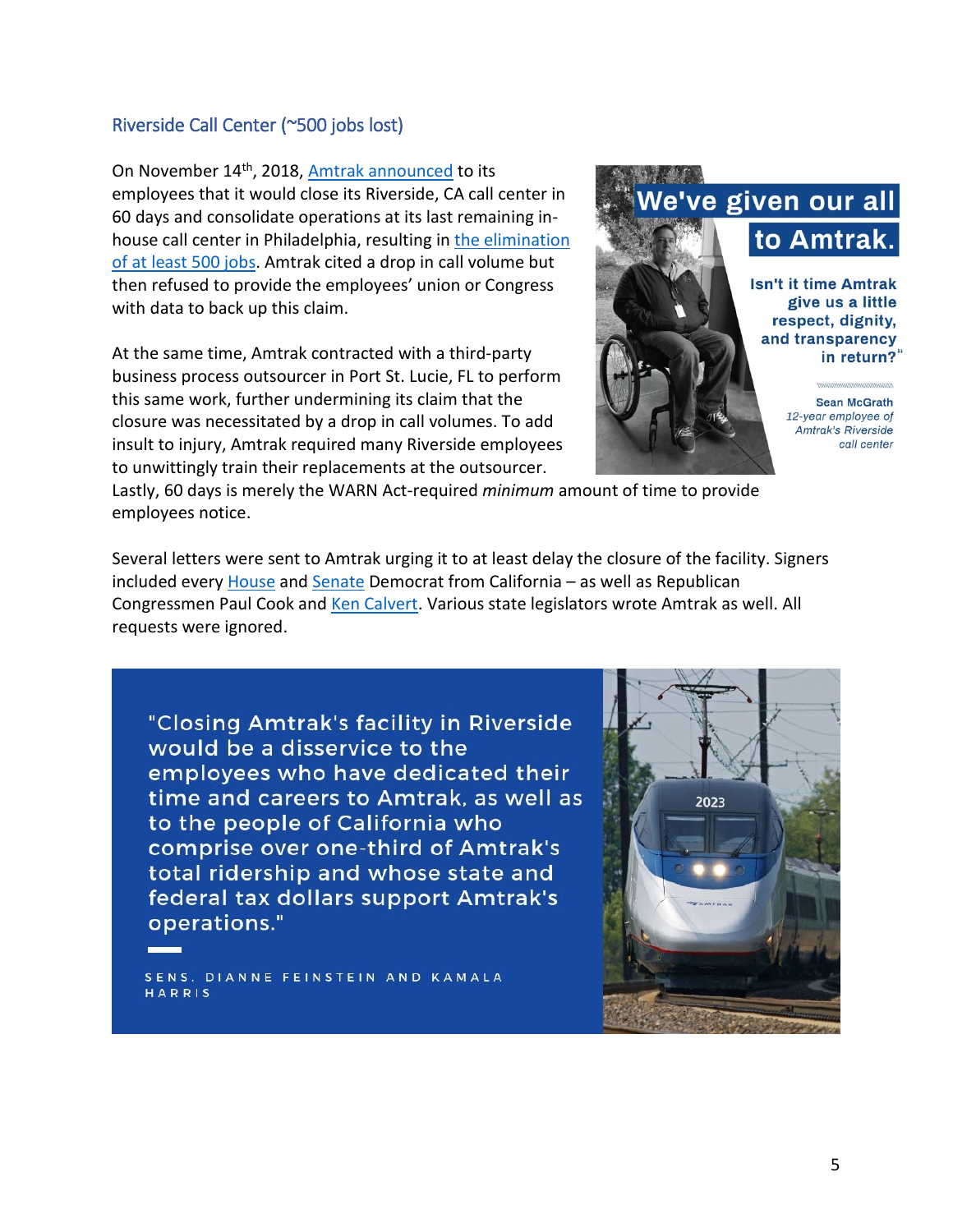### Rural Station Agents

In 2018, Amtrak announced the removal of TCU-represented station agents from 15 stations around the country. This resulted in the elimination of approximately 35 high quality jobs. They were subsequently replaced by non-union contract "caretakers."

These changes triggered protests in many communities, with local press pieces and op-eds printed from Texas to Montana. As Montana's *Havre Daily News* described:

*…Some people have said the cuts and changes ignore other services ticket agents perform for example, a Havre ticket agent helped a passenger get life-saving medical care in April, then helped him get aboard the train and headed onward several days later - and ignores issues ranging from ticket agents telling passengers what is available in the community and collecting baggage to get it onto the baggage car. Other services include answering calls about the schedule and the fact that if no ticket agent is present, children cannot get on the train unless an adult guardian is traveling with them…* [\[Havre Daily News, 3/1/19\]](https://www.havredailynews.com/story/2019/03/01/local/havre-shelby-look-to-get-customer-service-agents-at-amtrak-stations/522787.html)

The pushback from local communities was so great that Congress' FY2019 spending bill included language intended to fix the problem, but in the negotiations, some Members pushed to preserve the caretakers' jobs as well, equating the positions of "Station Agent" and "Caretaker." This language not only undermines union grievance claims but *encourages Amtrak to replace MORE station agents with caretakers.* 



Amtrak's spokesperson addressed this with the [Shelby Promoter](http://www.cutbankpioneerpress.com/shelby_promoter/news/article_85b0b2da-4516-11e9-a55a-8fc37bd0aeba.html) (3/13/19):

*The Havre newspaper article leads people to believe Amtrak has to have ticket agents at these depots…That is not the case. Amtrak must provide ticket agents or caretakers at these depots. There are caretakers at these locations…It directs us to provide customer service by station agents as ticket agents or caretakers…It applies to 18 ticket window locations in 14 states where they were closed between Oct. 1, 2017, and Sept. 30, 2018.*

**TCU's Legislative team is currently seeking remedies in some form of clarification from Congress, as well as concrete language that would direct Amtrak to return actual, unionized Station Agents to their respective stations.**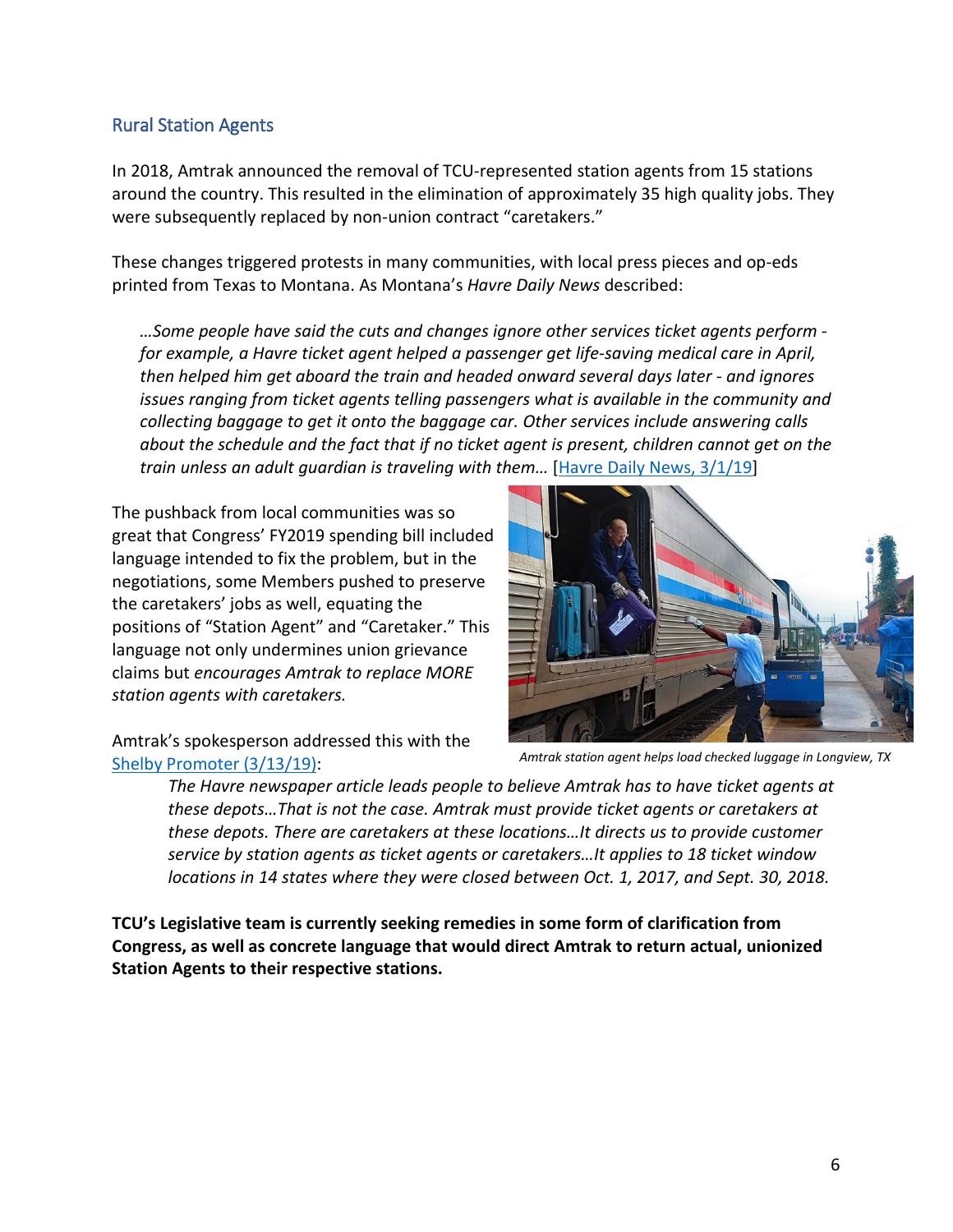## Amfleet Refurbishment

In October, 2018, Amtrak announced its plans to contract out the work of refurbishing and repairing its Amfleet 1 and 2 cars at their yards in Ivy City, DC and Hialeah, FL. These contractors will be brought on to the properties alongside in-house, unionized carmen and electricians to perform the same work.

Traditionally, this work would be put up for bid, with the subsequent jobs being assigned to qualified carmen. However, Amtrak did not announce any of this work ahead of time, choosing to hire an outside contractor. In Hialeah, FL it is bringing in 82 contractors. The same issue is occurring in Ivy City, DC with 22 contractors onsite. Machinist Union representatives approached Amtrak's Chief Operating Officer and inquired about the work, but Amtrak had already bid out the contract.

We have grave concerns about the safety of these contractors performing this work carefully and safely. Seasoned Amtrak shop craftsmen (machinists, carmen, electricians, etc.) are highlyskilled workers with the proper safety training to perform this work in a hazardous environment.

### Amtrak's Common Refrain

On February 7<sup>th</sup>, 2019, [Richard Anderson testified](https://transportation.house.gov/committee-activity/hearings/the-cost-of-doing-nothing-why-investing-in-our-nations-infrastructure-cannot-wait) before the Transportation & Infrastructure Committee. When asked about Amtrak's plans for its Beech Grove, IN maintenance facility, Anderson assured the Committee that "in the *current* budget, there's no plans to close Beech Grove." This wording has become a common refrain of Amtrak management testifying before Congress, in an attempt to avoid stating true intentions and long-term goals.

When asked about how a shift in maintenance operations would impact employees or layoffs, Anderson stated "…we can't do it on the backs of labor, it has to be in a way that we mediate the issues in a way that doesn't impact people…" This statement came just days after the closure of the Riverside, CA call center that hastily terminated the positions of 500 employees (see above).

**Bottom line: Congress must remain vigilant in its oversight of Amtrak's operational and service changes – especially with regards to how their proposals impact employees and rural services.**